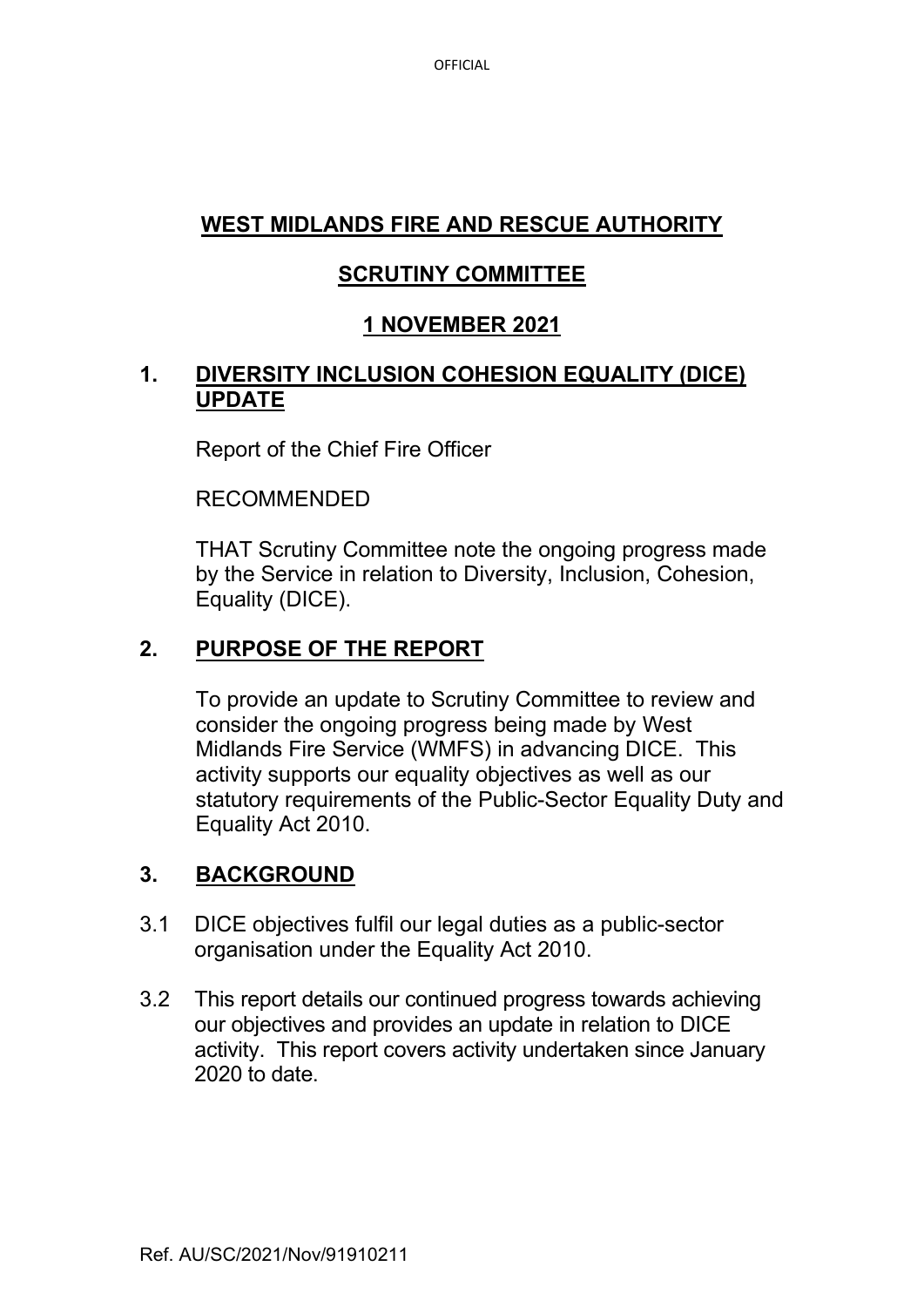### **4. LEADERSHIP, PARTNERSHIP AND ORGANISATIONAL COMMITMENT**

4.1 A series of "Brave Space" talks on a variety of DICE subjects have been held periodically allowing any member of staff to engage in open debate and learning. These have been supported by members of the Staff Engagement Groups and have had an average attendance of around 50 people each talk.

Subjects that have been covered so far have included, Women's Safety, Neurodiversity, Religion and Belief and Positive Action. More are planned with many suggestions for topics coming from the Networking Groups and other members of staff. Members from other FRS have also attended with a view of using the same format in their FRS.

4.2 In December 2020 the official ranking for the Top 50 UK inclusive employers was announced. This nationally recognised league table of the most inclusive employers shines a light on best practice across all strands of diversity including age, disability, gender, LGBT, race, faith and religion.

Compiled by a dedicated panel of judges, the list has been collated based upon organisational performance in a range of areas within the diversity arena. Organisations featured provided sufficient evidence on an amalgamation of topics including recruitment procedures, training and a host of diversity related initiatives. WMFS ranked  $6<sup>th</sup>$  in this year's ranking making it the highest-ranking FRS, jumping 28 places from the previous year.

4.3 When we entered a new way of working due to the pandemic, we had to change the way we deliver some of our essential training courses.

During the COVID pandemic we have continued to carry out selection activity across the Service. The requirement to have adequately trained people conducting selection processes remains and therefore our training has been adapted to enable a virtual delivery method and be focused on the essential points to enable the attendee to acquire the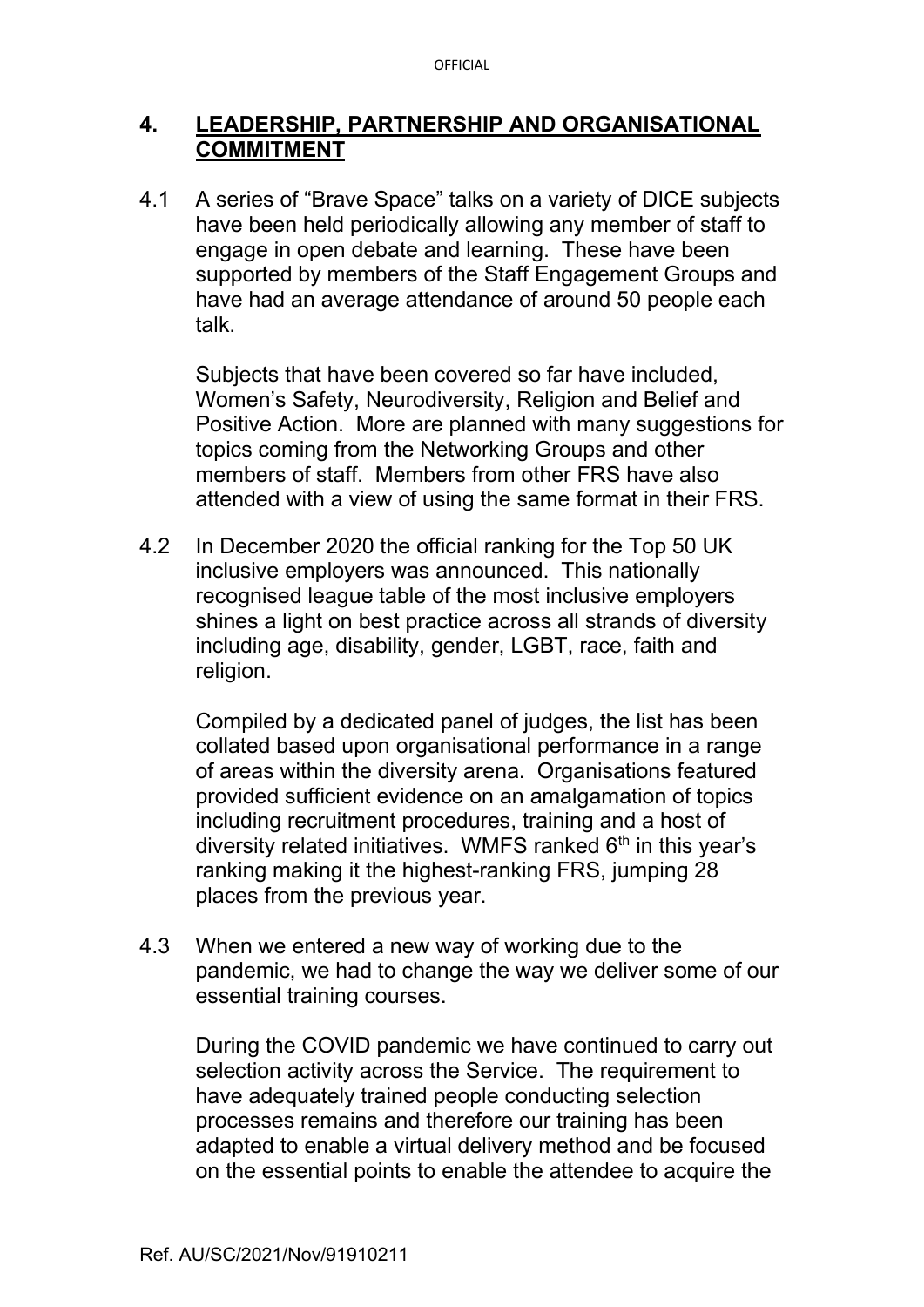basic skills, knowledge and confidence to embark upon their own selection process.

Recruitment & Selection has now been running in its current 'Virtual' format for over 12 months and during that time we have successfully completed 25 virtual training sessions, training 148 members of staff. Feedback from these sessions is always positive and the training is well received by all who participate.

Unconscious bias training has been adapted for virtual delivery and courses scheduled once a month from February to May with courses filling rapidly.

A workshop, focusing on Neurodevelopmental disorders, will be delivered virtually in February. The workshop is designed to improve understanding and knowledge to better support learning of neurodiverse individuals in our workforce.

4.4 The Staff Engagement groups continued to be active throughout the pandemic:

#### 4.4.1 Neurodiversity Group

- Dyslexia screening is going well and can now be done remotely.
- TextHelp testing on Oracle is underway to ensure we can support individuals with dyslexia to use the new Oracle system. An increasing number of staff are now using TextHelp, over 40 people had the function added to their profiles in the past 12 months.
- Arrangements are being made to train around 10 TextHelp "champions" to provide support to staff to use the Read Write functions and to help raise awareness of how Read Write can be useful for everyone.
- Research is underway to provide an eLearning module for all staff on Neurodiversity - collaborating with an external Subject Matter Expert.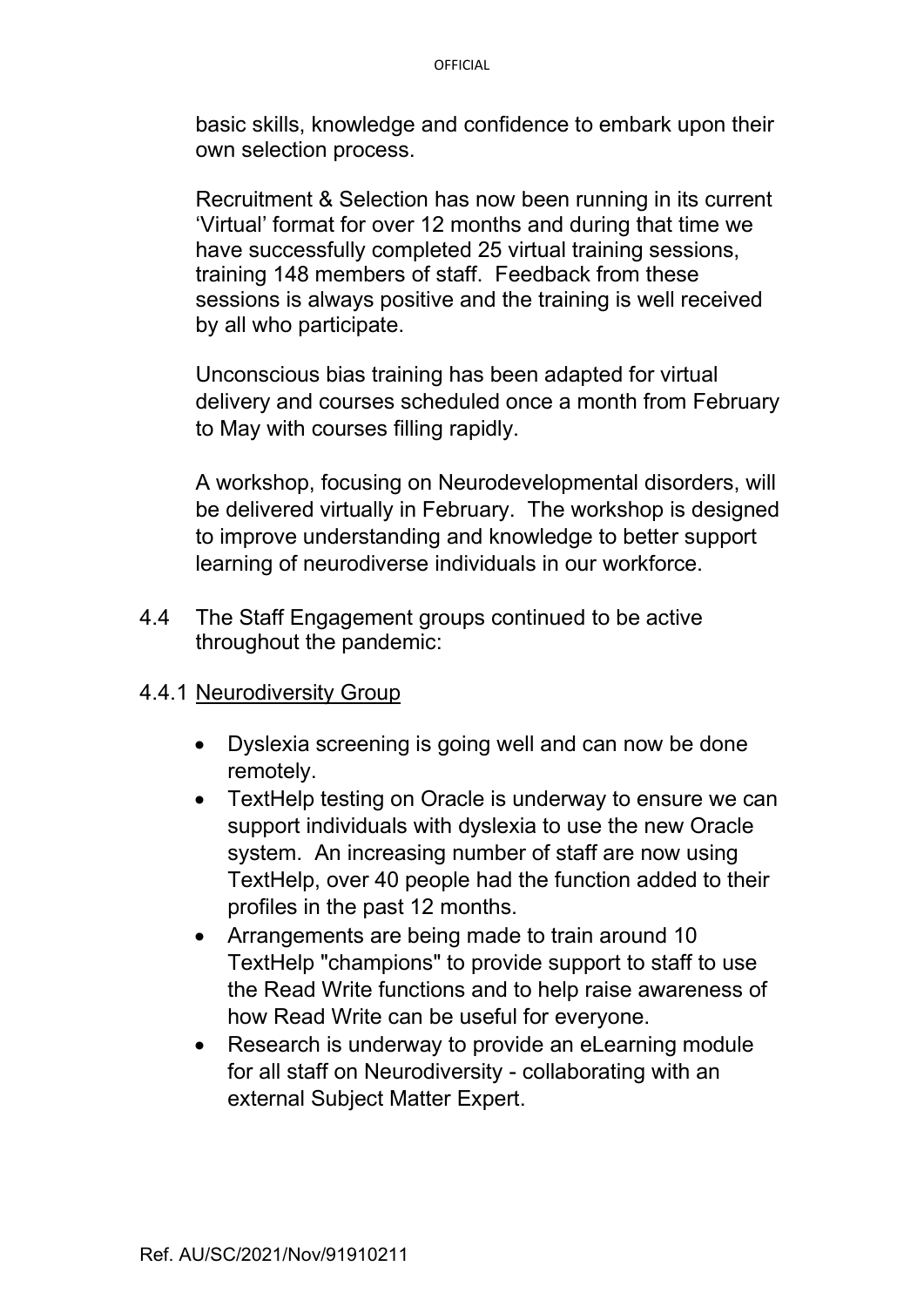#### 4.4.2 Inspire

- In July 2021 Inspire established a Board structure to enable a more structured and collective approach to how the group operates and the activities they are involved with.
- As part of International Women's Day, members of Inspire were guest speakers at a Muslim Women's Association event.
- In June 2021 we saw the refresh of our WMFS Safeguarding Policy. Following consultation with Inspire the policy now includes issues such as Gang, County Lines.
- Several Inspire members attended the Lunch and Learn event celebrating international Windrush Day.
- Inspire have been working with West Midlands Police Violence Reduction Unit and, through Sports Elite, have provided been provided with free Mentoring training. An awareness session and initial training has taken place for six people.
- The 'Hear My Voice' event facilitated by West Midlands Police was attended by members of Inspire who provided feedback to the Communications team about how WMFS can communicate our future strategy.
- Members of Inspire alongside crews at Coventry Fire Station attended the Coventry City Combined Cultural Raksha Bandhan Event. Inspire had representation to take part in the Raksha Bandhan ceremony alongside local personalities and dignitaries.
- In August, Inspire, in conjunction with RCRT, DICE and Handsworth Fire Station attended the Simmer Down Festival, the largest Reggae festival in Birmingham.

## 4.4.3 AFSA

- Local AFSA members are supporting investigations into a potential solution for wearing BA and beards which is a major barrier to many potential FF applicants from Asian heritage.
- Due to the Covid pandemic, a planned regional event has been postponed. Restrictions permitting, the Midlands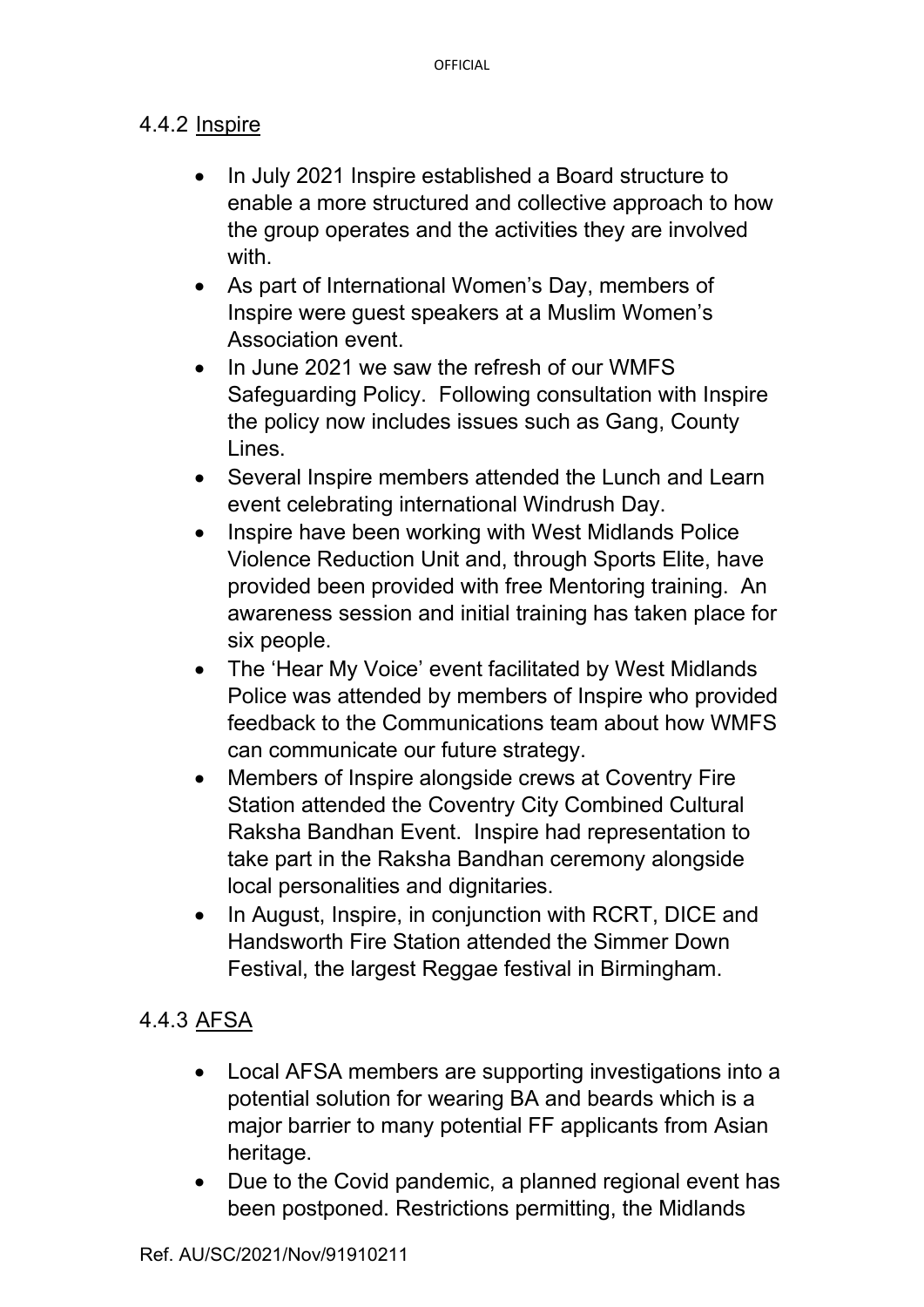region AFSA are looking to run the regional event in October. The theme of this event will be LGBT+ support and awareness which FireOut will be contributing to.

- Members of the group were key panellists in a recent Brave space talk around Faith and Belief, with several sharing their lived experience of their faith and answering questions about how it impacts on their working life.
- A local AFSA member has organised a charity event taking a large model fire engine up Snowdon in teams to raise money for the FF charity in September.
- The group is also supporting FireOut with the WMFS attendance at Birmingham Pride and Nagar Kirtans (Nov) and planning for future Diwali events.
- The group has been raising awareness via distribution of national AFSA informative newsletters and is now gearing up for the AFSA winter conference in November.

## 4.4.4 FireOut

- The group attended Birmingham Pride on  $25<sup>th</sup>$  September and supported crews from Coventry at an LGBT family fun day at the RICOH arena in August which is instead of the normal Coventry Pride event.
- FireOut have been working with DICE on the development of an E-Learning package around building confidence and awareness when working with the LGBT+ community for frontline staff. This package will be launched later this year and has attracted interest from other Services.
- FireOut also helped host consultation events internally to support Wolverhampton City Councils "Rainbow City "project.

### 4.4.5 Affinity

• Affinity currently has around 100 members. Members of Affinity have been very active supporting the Welfare review adding insight and experience to help improve our welfare provision on station and on the fireground for our female staff.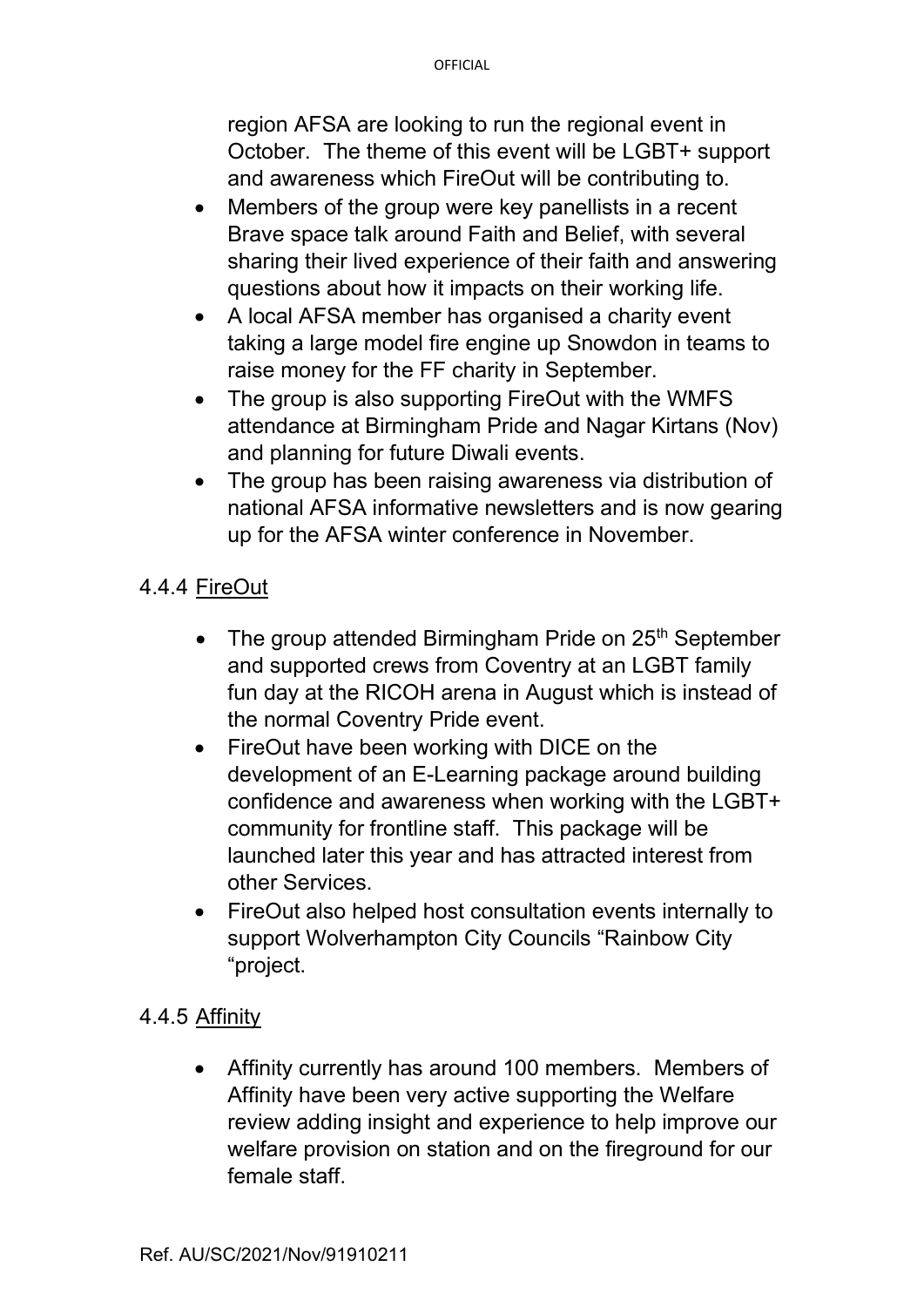- Members of Affinity have supported positive action programs by producing short videos used to challenge perceptions and stereotypes during a 'guess my careers event' earlier in the year. Members of Affinity have also supported DICE during the practical selection tests for firefighter recruitment, showing positive female role models in the Service.
- 4.5 To support the development of our managers, a toolkit is being produced to provide a 'one stop shop' for DICE information. These toolkits are being developed with support from the Staff Engagement Groups. Already published on the DICE MESH page are middle managers guides to Positive Action, Extension of the Workplace, and Neurodiversity. A middle manager guide to gender identity will shortly be published. Future guides will include disability, maternity and female welfare.
- 4.6 DICE assisted the development of a Cultural Guide to Bereavement to support the body movement teams during the COVID-19 pandemic. This provided crews with summary background information on a wide range of cultural traditions and norms around care for, and handling, of the deceased.
- 4.7 Positive action sessions have been rolled out to all watches across all stations. The sessions were conducted by the Watch Commander, DICE and covered all areas relating to firefighter recruitment and the Service's approach to positive action. Evaluation and feedback from these sessions have been positive. We have now developed a support package for firefighter recruitment including all information that station personnel needs to know. This package is available on the new Mesh Hub. A Manager's Guide to Positive Action is also under development and will be available as part of the wider toolkits for managers.
- 4.8 WMFS attended the AFSA conference in November 2019 and WMFS staff were among the award winners including Outstanding Endeavour by an AFSA member, Outstanding Charitable award, and Outstanding Charity Innovation. WMFS Fire Authority Members were also recognised in the Shining Light Executive Team award.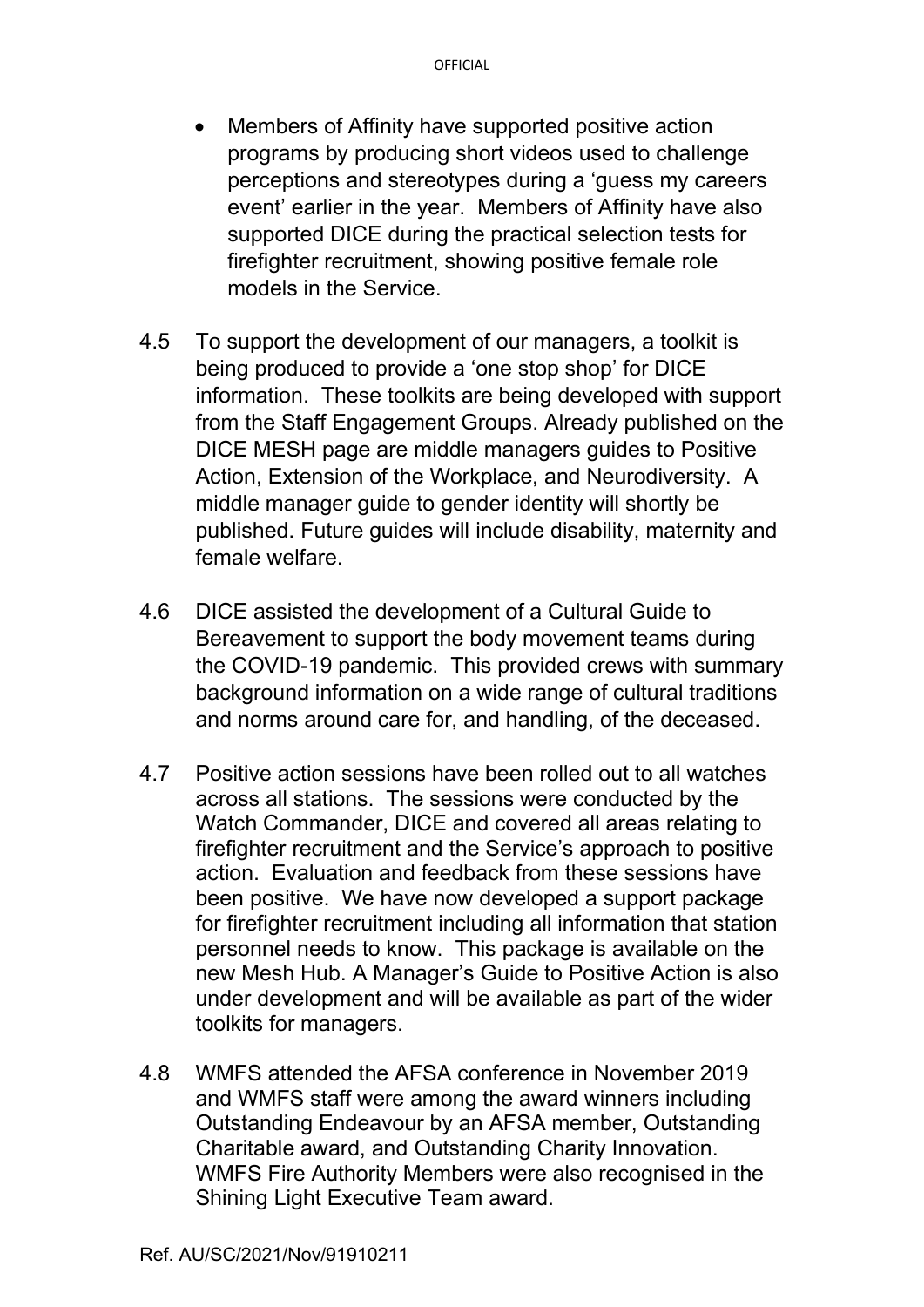4.9 New disability and reasonable adjustment workshops have been implemented with a good take up from staff. The workshop is targeted at managers of those with a disability and Representative Bodies. These look at the legal requirements and definitions around disability and reasonable adjustment.

### **5. COMMUNITY KNOWLEDGE, ENGAGEMENT & SERVICE DELIVERY**

5.1 WMFS staff have continued to volunteer to support activities throughout the COVID-19 pandemic. These include the delivery of Lateral Flow Testing and supporting the delivery of the COVID Vaccination Programme.

Non-operational staff from across the Service have been delivering essential care packages to the most vulnerable people in our communities. Staff from across the Service have volunteered to deliver this vital service to those who were 'shielding' because of COVID-19 or otherwise vulnerable or isolated. These volunteers, working out of the Hubs situated across the brigade area, supported Local Resilience Forum (LRF) partners in delivering crucial support to West Midlands residents in extra need during the challenging circumstances created by the pandemic. Our staff took part in many extra duties which would not normally form part of their role. Under the banner of being #ReadyWillingAble these volunteers have been involved in delivering thousands of essential food and medical parcels.

Our Operational staff have supported local councils and the ambulance service with support for body movement of victims of COVID-19. To ensure our teams carried out this task with dignity and respect to our diverse communities, operational crews received special training which included comprehensive guidance on how different cultures handle the death of a family member.

Staff volunteers continue to support the COVID-19 vaccination programmes. Staff have undertaken both online and face to face training with St. John's Ambulance and our staff are joining vaccination teams across the West Midlands.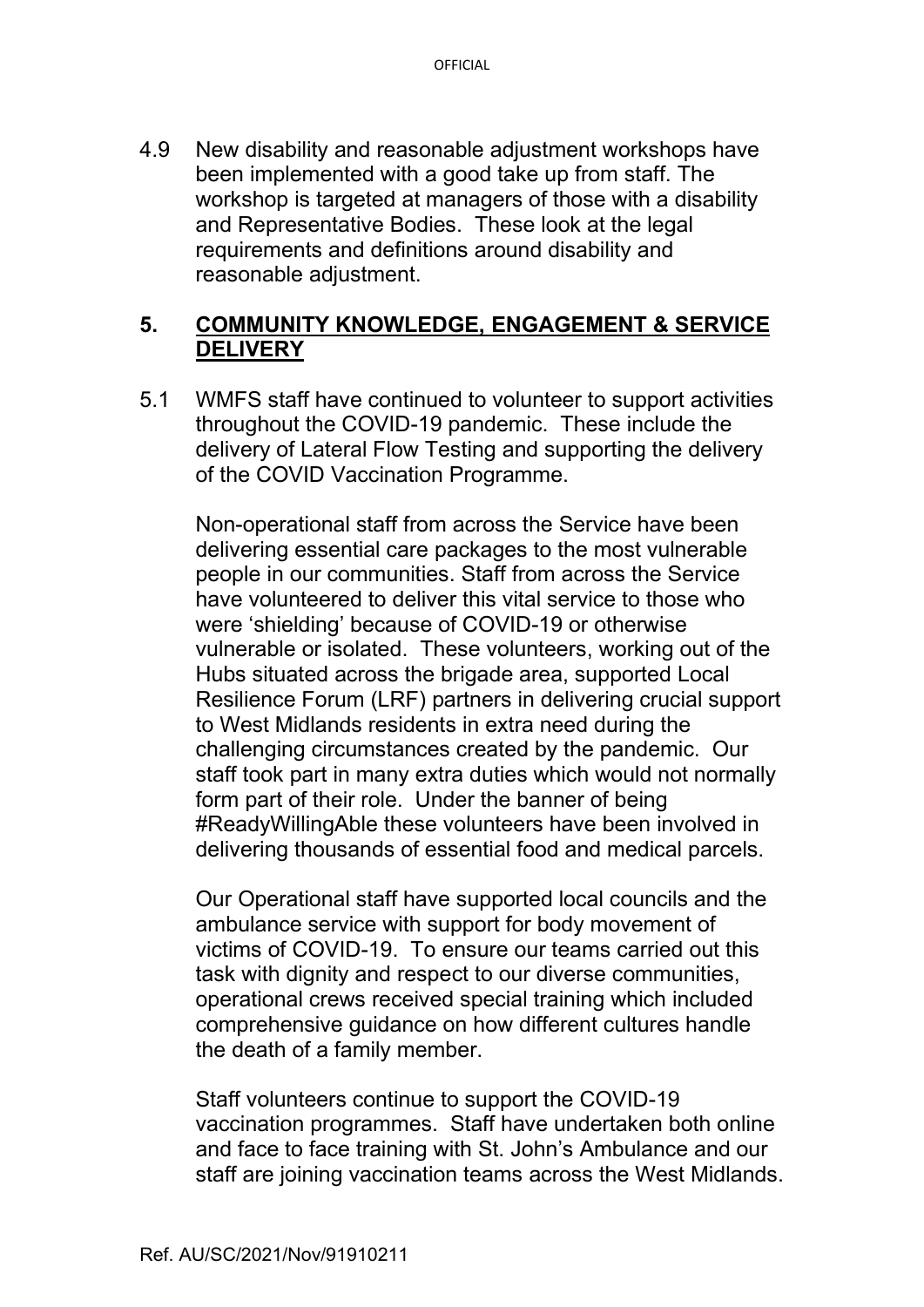5.2 Data collection for safeguarding has improved in quantity and quality in the last 6 months with greater equality data now being recorded. Data could be further improved with enhancement to gender identity categories.

The most frequently occurring themes in WMFS safeguarding activity between October 2020 and June 2021 are:

- 1. Poor living conditions and poor housing (39)
- 2. Mental health (37)
- 3. Self-neglect (30)
- 4. Hoarding (21)
- 5. Alcohol (16)
- 6. Child neglect including children not attending school (16)
- 7. Domestic Abuse including coercion and threat by partner to set fire to property (15)
- 8. Smoking including smoking in bed (13)
- 9. Threat of suicide including threat of suicide by child (12)

Multiple themes are often present within a safeguarding concern. For example, mental health and hoarding. Consequently, the frequency of some themes is likely to be significantly higher. For example, poor living conditions may indicate self-neglect but not be recorded as such.

Multiple themes are sometimes identified in the same safeguarding concern. The most commonly occurring together have been:

- Poor living conditions and poor housing (39) Selfneglect (including neglect) were identified in over 24% and mental health in over 21% of these cases.
- Mental Health (37) Hoarding was identified in over 16%, and self-neglect, alcohol, threat of suicide in nearly 14%.
- Self-neglect (30) Hoarding was identified in 20% of these cases.
- Hoarding (21) Electrical safety risks were present in 21%.
- Alcohol (16) Mental health and smoking were identified in 25%.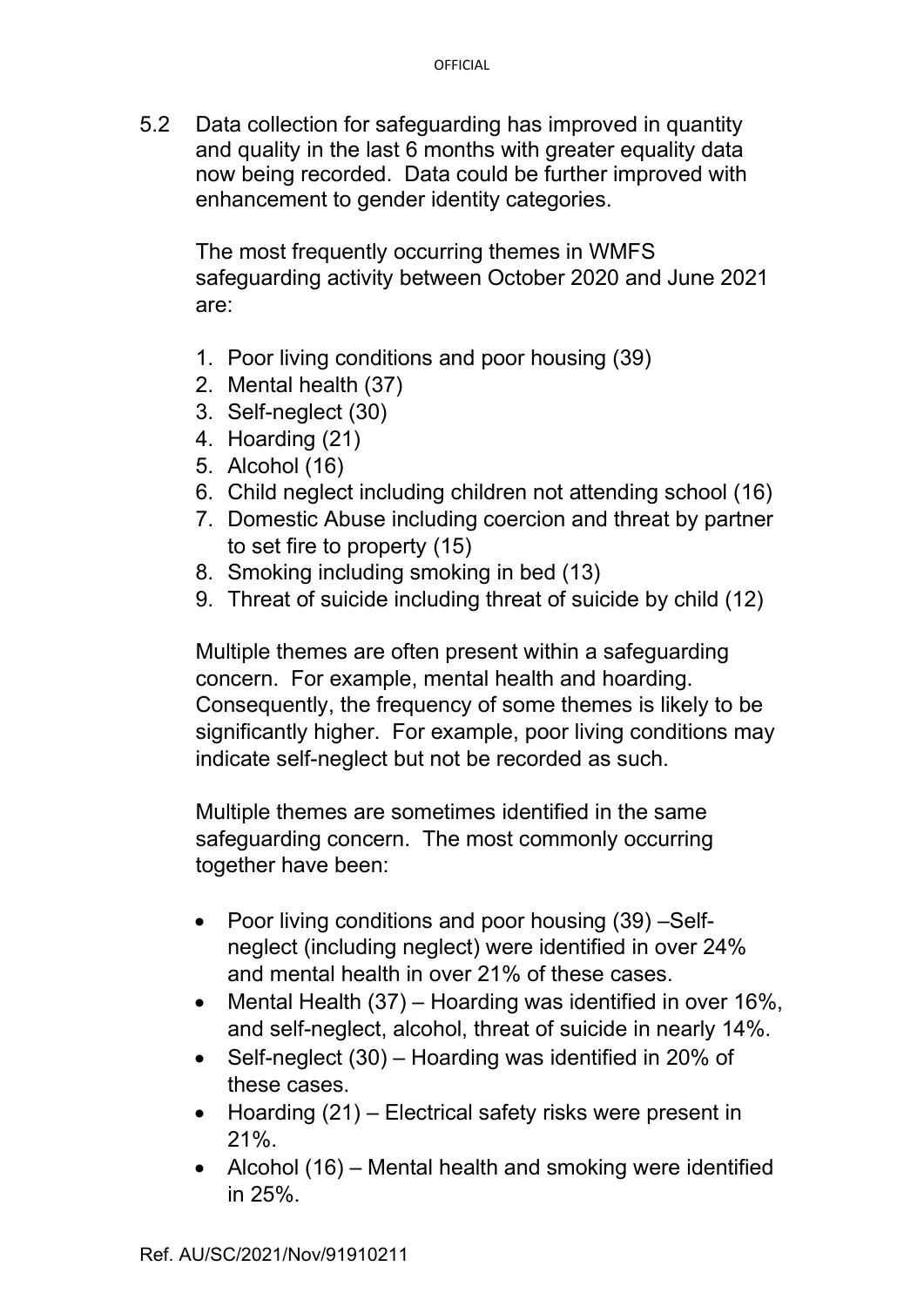- Child neglect (16) Poor living conditions were identified in 25%.
- Domestic Abuse (15) Mental health was identified in nearly 27% and threat of suicide in 20%. Children were recorded as being in the household in 3 cases.
- Smoking including smoking in bed (13) Alcohol was identified in nearly 31% and mental health in over 23%.
- Threat of suicide (12) Mental health in nearly 42% and domestic abuse were identified in 25%.
- 5.3 The Guardian Public Service Awards announced WMFS as the winner of the Workplace Diversity category. The Guardian recognised the work that has been done to encourage more people from underrepresented groups including women and people from BAME communities.

 One of our female members of administration has also been recognised in the category of Unsung Hero in the Excellence in Fire Awards, for her charity work.

- 5.4 During the month of June, the PRIDE flag was flown at all Fire Stations, providing a visual demonstration of WMFS support for the LGBT+ community. Information about LGBT+ history was published on our MESH site both before and during the month to raise awareness amongst our staff. Members of FireOut, alongside our Communications team managed public comments on social media, with any adverse comments challenged respectfully but firmly.
- 5.5 WMFS attended the World Thinking Day event held at the National Exhibition Centre in February 2020. This event attracted 10,000+ females. Affinity took the lead with this event supported by DICE. Two interactive stands were used, a driving simulation scenario utilising XVR and a 60 second challenge where attendees were challenged to don PPE in a minute or less, replicating the time to get ready prior to an emergency turnout. The day provided the opportunity to engage with many females, spreading not only fire safety messages but also promoting the role of the firefighter and recruitment opportunities.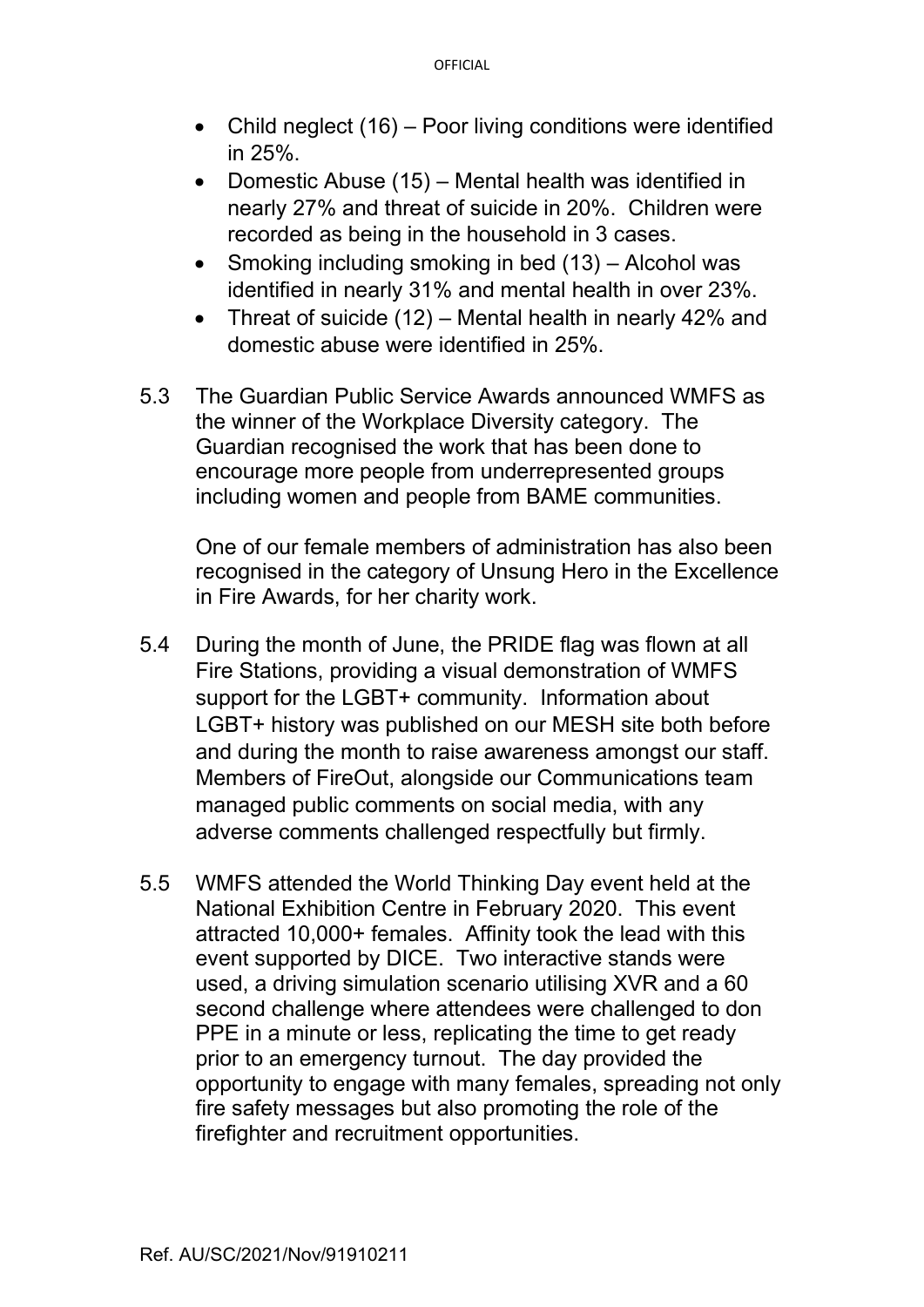## **6. EMPLOYMENT CONDITIONS, HEALTH AND WELLBEING**

- 6.1 The welfare review commenced in May 2021 and will review the current welfare and training provision for managers, in line with Health Safety and Wellbeing requirements. The scope of the review includes:
	- Welfare provisions on site / stations
		- Storage facilities for female personal items
		- Dignity rooms
		- Facility for privacy when dressing/undressing into level 2 water PPE
		- Toilet facilities
	- Welfare provisions training on/off site and at incidents
		- Mobilisation of welfare unit / toilets
		- Female welfare packs
		- HVPU welfare vehicle
		- MOU for shared facilities
	- Staff Training
		- Training for managers to ensure the right environment is created
		- Incorporated into the progression model
		- Health Safety and Wellbeing training at all levels
		- Welfare considerations to be included in CDC assessments
	- Support
		- Signpost to safe channels of networking groups
		- Buddy scheme
		- Supervisory manager mentors
	- Policy and Procedure
		- Welfare Policy / Procedures
		- Mobilising

Work is progressing across all workstreams and updates will be provided in future reports.

6.2 As at 1st July 2021 WMFS employed a total of 1,897 employees of which: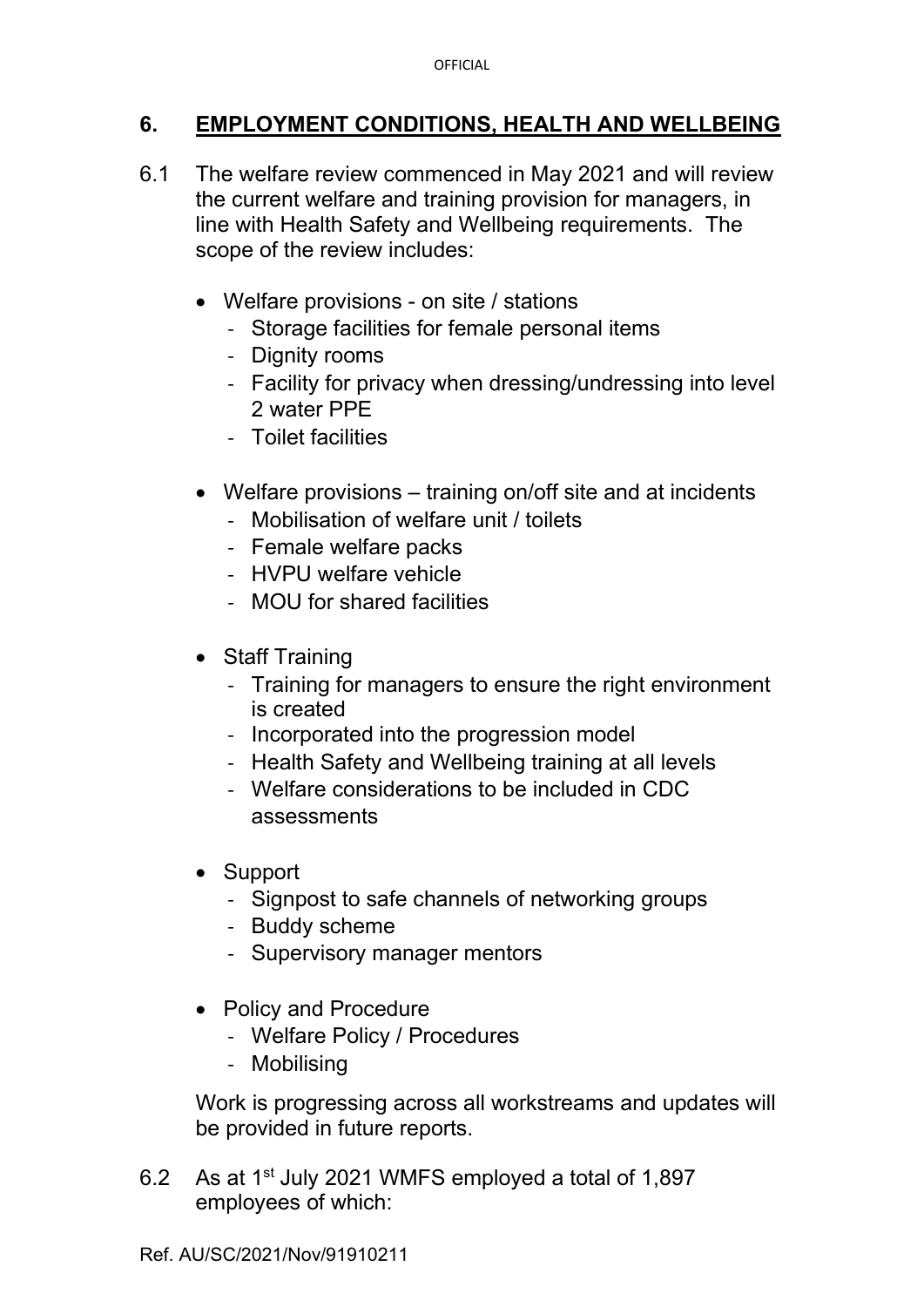- 1,386 (73%) are uniformed, 444 (23%) non-uniformed and 67 (4%) Fire Control
- 12% of uniformed staff are female compared to more than half of non-uniformed staff and 86% Fire Control staff. 50% of the working population of the West Midlands are female.
- 14% of all employees are from a Black, Asian or Minority Ethnic (BAME) background. 30% of the working population of the West Midlands are from BAME communities.
- Declaration rates remain high with 93% of all employees having made a declaration regarding disability. 3% have stated they have a disability.
- 86% of all employees have made a declaration regarding sexual orientation. It should be noted however that 12% (224) employees have declared that the 'prefer not to state'
- The average age of our employees is 43 years.
- 6.3 Our Occupational Health and Wellbeing team continues to offer and promote a wide range of activities for our employees, encouraging participation in our full wellbeing programmes which include the use of gym facilities, 24/7 Support Line (EAP), Occupational Health, Mindfulness and weekly webinars delivered by psychotherapists.

The MESH pages for both Occupational Health and employee Wellbeing offer a 'one stop shop' for information and toolkits for staff.

#### 6.4 Grievances

- 6.4.1 During the reporting period January 2021 to June 2021 there were a total of 6 grievances raised.
	- 2 x contractual issues  $-1$  is ongoing and 1 is at appeal
	- $\bullet$  1 x equal pay ongoing
	- 1 x discrimination not progressing
	- 1 x Bullying and Harassment not upheld
	- $\bullet$  1 x dignity at work withdrawn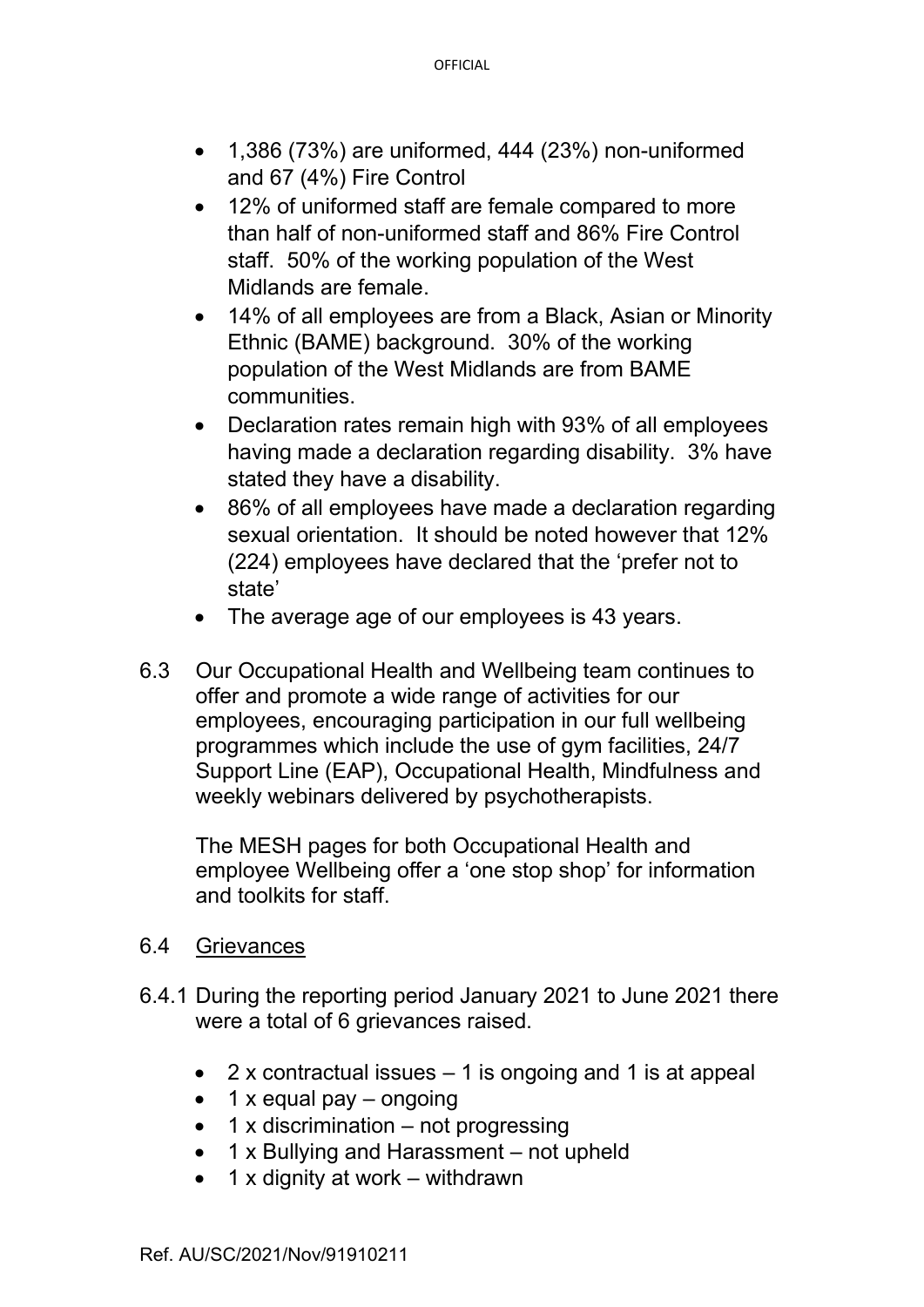- 6.4.2 During the reporting period July 2020 and December 2020 there were a total of 6 grievances logged.
	- 4 x Dignity at Work / Bullying and Harassment
	- 1 x Work Practice / Policy
	- 1 x Terms and Conditions
- 6.4.3 During the reporting period January 2020 and June 2020 there were a total of 11 grievances logged.
	- 5 x Dignity at Work / Bullying and Harassment
	- 4 x Work Practice / Policy
	- 2 x Terms and Conditions

#### 6.5 Discipline Cases

- 6.5.1 During the reporting period January 2021 to June 2021 there were a total of 9 discipline cases.
	- 2 x misconduct  $-1$  final written warning and 1 ongoing
	- 7 x gross misconduct
		- 3 x dismissal 1 no appeal, 1 appeal dismissed, 1 appeal reinstated
		- 1 x final written warning and demotion
		- 3 x ongoing
- 6.5.2 During the reporting period of July 2020 and December 2020 there were a total of 21 discipline cases. 8 misconducts (4 from one case, 2 from another). 13 gross misconduct (9 from one case).
	- 8 x misconduct 6 informal resolution, 2 written warning
	- 13 x gross misconduct (9 from one case)
		- 6 x dismissal
		- 1 x resignation
		- 5 x final written warning
		- 1 x no case to answer
- 6.5.3 During the reporting period of January 2020 and June 2020 there were a total of 6 discipline cases.
	- $\bullet$  1 x misconduct written warning
	- 5 x gross misconduct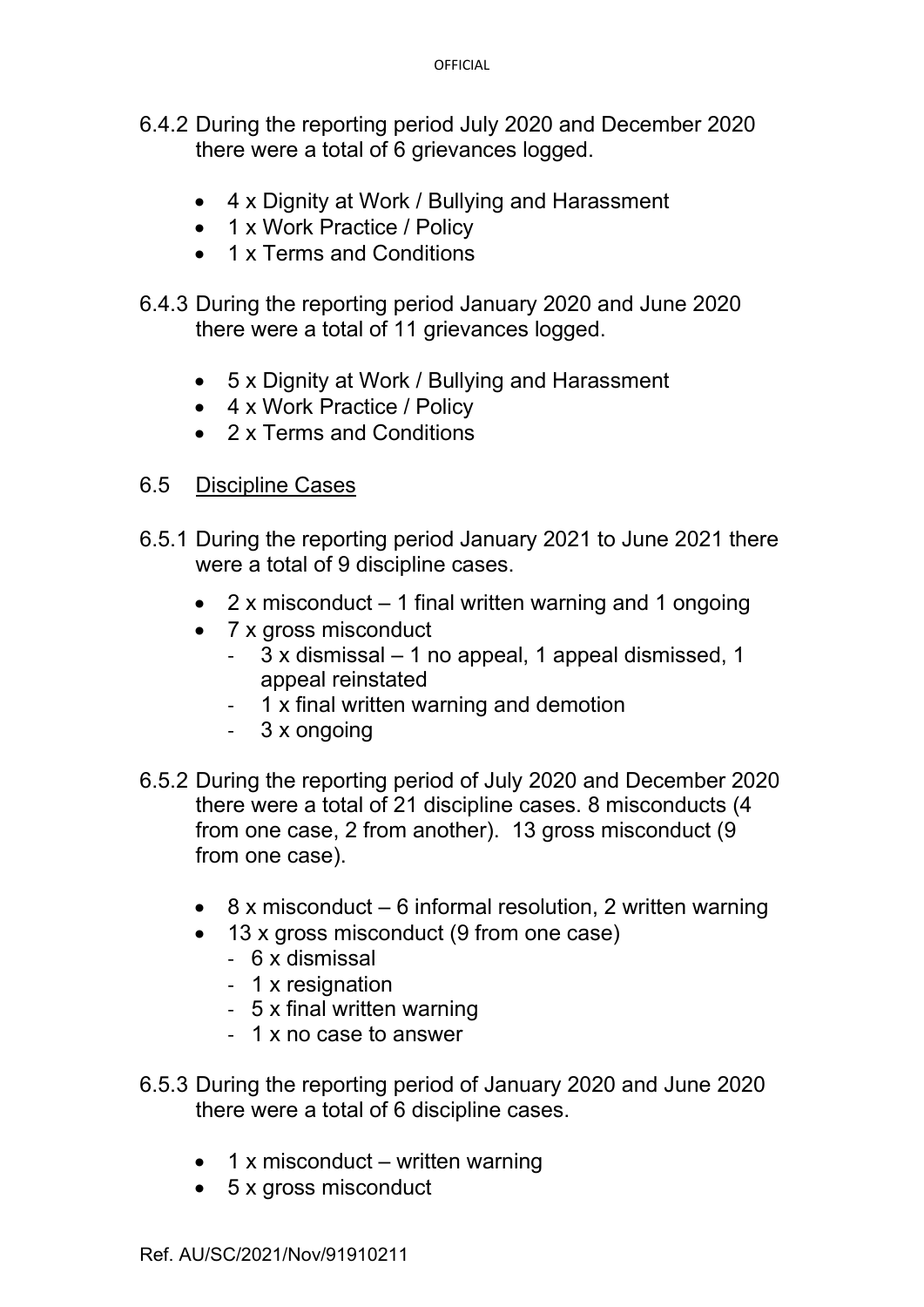- 2 x no formal outcome (did not progress to hearing)
- 3 x final written warning
- 6.6 WMFS Gender Pay Gap reported for the snapshot date of 31<sup>st</sup> March 2020 was 9.8%. The pay gap has decreased when compared to the 11.3% gap reported for 2019.

As at 31<sup>st</sup> March 2019, when considering the top 50 salaries, there were 15 females in this group. This increased to 18 in 2020. When considering the top 100 salaries, there were 24 females in this group in 2019, compared to 32 in 2020.

### 7 **RECRUITMENT TRAINING AND PROGRESSION**

7.1 In the year  $1<sup>st</sup>$  April 2020 to  $31<sup>st</sup>$  March 2021, WMFS employed 72 new entrant firefighters. Of these, 19 (26%) are women and 22 (31%) BAME.

Since April 2021 WMFS have employed 32 new entrant firefighters. Of these, 5 (15%) are women and 12 (38%) BAME.

Whilst activity has been restricted due to the pandemic, a range of positive action initiatives continue for both women and BAME candidates.

BAME candidates are offered online group workshops to offer preparation information and advice for behavioural assessment. These include an overview of the Service, the wider role of the firefighter, as well as interview techniques and effective communication. Individual support is offered where necessary to accommodate work/home situations and any individual concerns via teams, phone or email.

Female candidates are offered several levels of support. Online group workshops are taking place to offer preparation information and advice for behavioural assessment.

Female candidates have also received a group session for fitness advice to be followed up with an individual fitness assessment and home fitness programme offered by Occupational Health.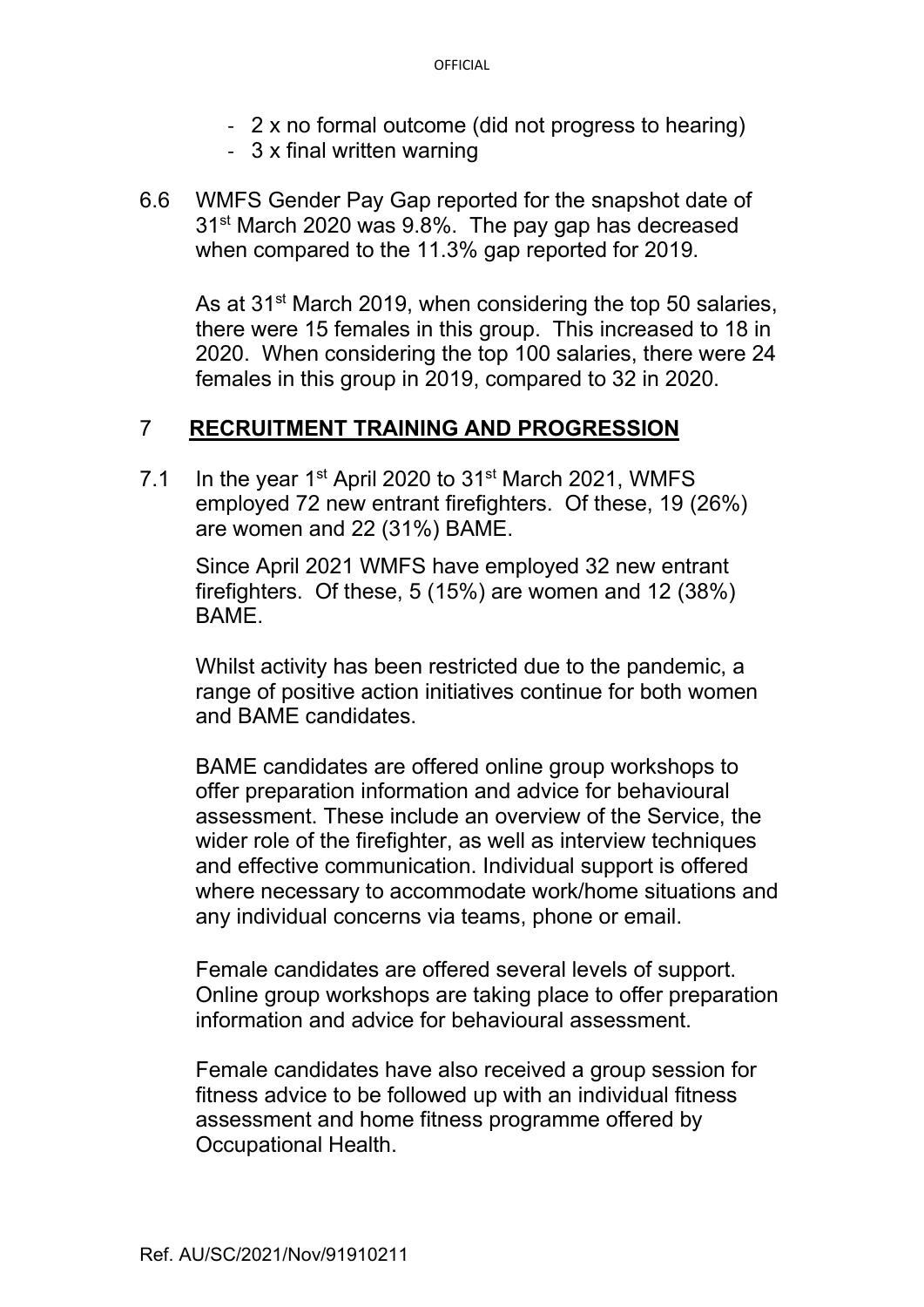Females who have been offered employment, and are waiting for their training programme to commence, attend kit familiarisation / female fitness sessions to best prepare them for training.

We have seen a decline in the number of females who are successful during recruitment. This has been attributed to our inability to provide targeted physical training sessions during the pandemic restrictions. Now that restrictions are easing, the female recruitment course that was facilitated in 2018 and 2019 will be re-introduced.

The 'Be a Firefighter' portal that we utilise for initial attraction and expressions of interest is having a facelift. Working alongside colleagues in our Communications team, we have produced new video footage and photographs, and the look and feel of our recruitment web pages will be enhanced. This follows research undertaken by our WCdr in DICE, considering feedback from candidates and 'best practice' examples from other Services.

7.2 At the time of writing the report, the Service had commenced a recruitment campaign for Fire Control. The approach to recruitment has been reviewed and a targeted approach to advertising, utilising social media, is underway.

To enhance our Fire Control recruitment, members of DICE are working alongside Fire Control and reviewing selection tools, making full use of available technology for online recruitment.

7.3 As part of the Emerging Risks project, an ongoing approach to recruitment for the Technical Rescue Unit commenced in July. An Attraction and Selection strategy has been developed and a programme of attraction activity commenced. A dedicated MESH site has been published to support this work and there has been significant engagement with teams from across the Service including the Networking Groups.

The first phase has resulted in 46 applicants, with 5 (11%) being female and 4 (11%) BAME. This is representative of the pool from which we are recruiting (existing firefighters).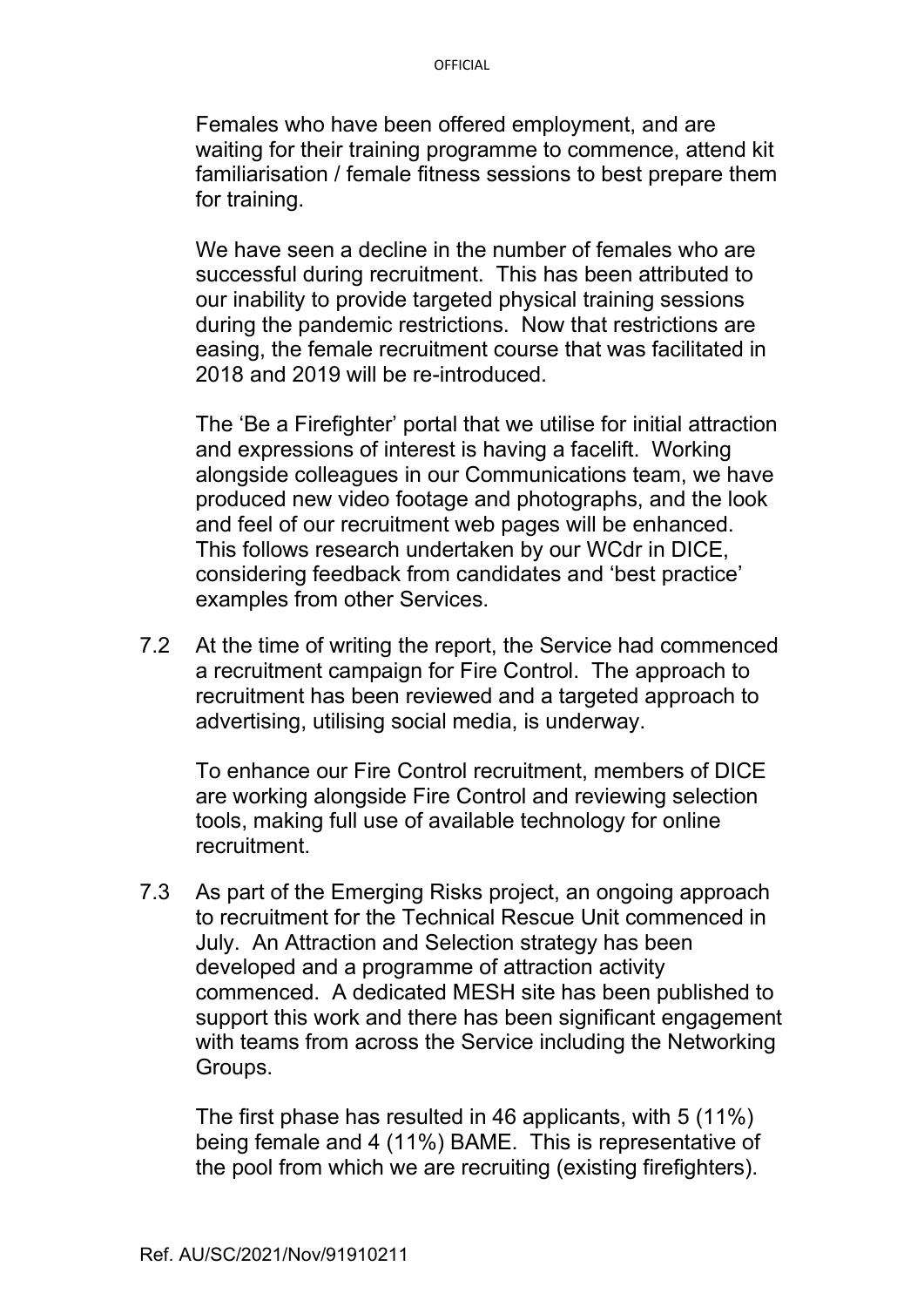The level of applicants and diversity has massively increased when compared to the campaigns in recent years.

7.4 42% of uniformed posts are Crew Commander or above. 25% of female uniformed staff hold positions of Crew Commander or above, compared to 44% of male staff.

25% of BAME uniformed staff hold positions of Crew Commander or above, compared to 44% of white staff.

65% of non-uniformed posts are grade 9 or above. 53% of female non-uniformed staff hold positions of grade 9 or above, compared to 79% of male staff.

60% of BAME non-uniformed staff hold positions of grade 9 or above, compared to 67% of white staff.

7.5 Our positive action strategy has been enhanced to encompass internal positive action for progression. During the attraction phase of promotion selection activity, candidates from under-represented groups will be actively engaged to encourage and support participation in selection activity. Early and sustainable contact is made with our Networking Groups throughout.

### 8 **EQUALITY IMPACT ASSESSMENT**

This report responds directly to the General and Specific Duties of the Equality Act and considers DICE issues that are pertinent to the needs of the Service. In doing so a range of equality data has been analysed and considered regarding all protected characteristics.

### 9 **RISK IMPACT ASSESSMENT**

The objectives identified in this report support the organisation in mitigating its risk regarding claims of unlawful discrimination.

#### 10 **LEGAL IMPLICATIONS**

The recommendations outlined in this report assist us to fulfil our duties under the Equality Act 2010 particularly to